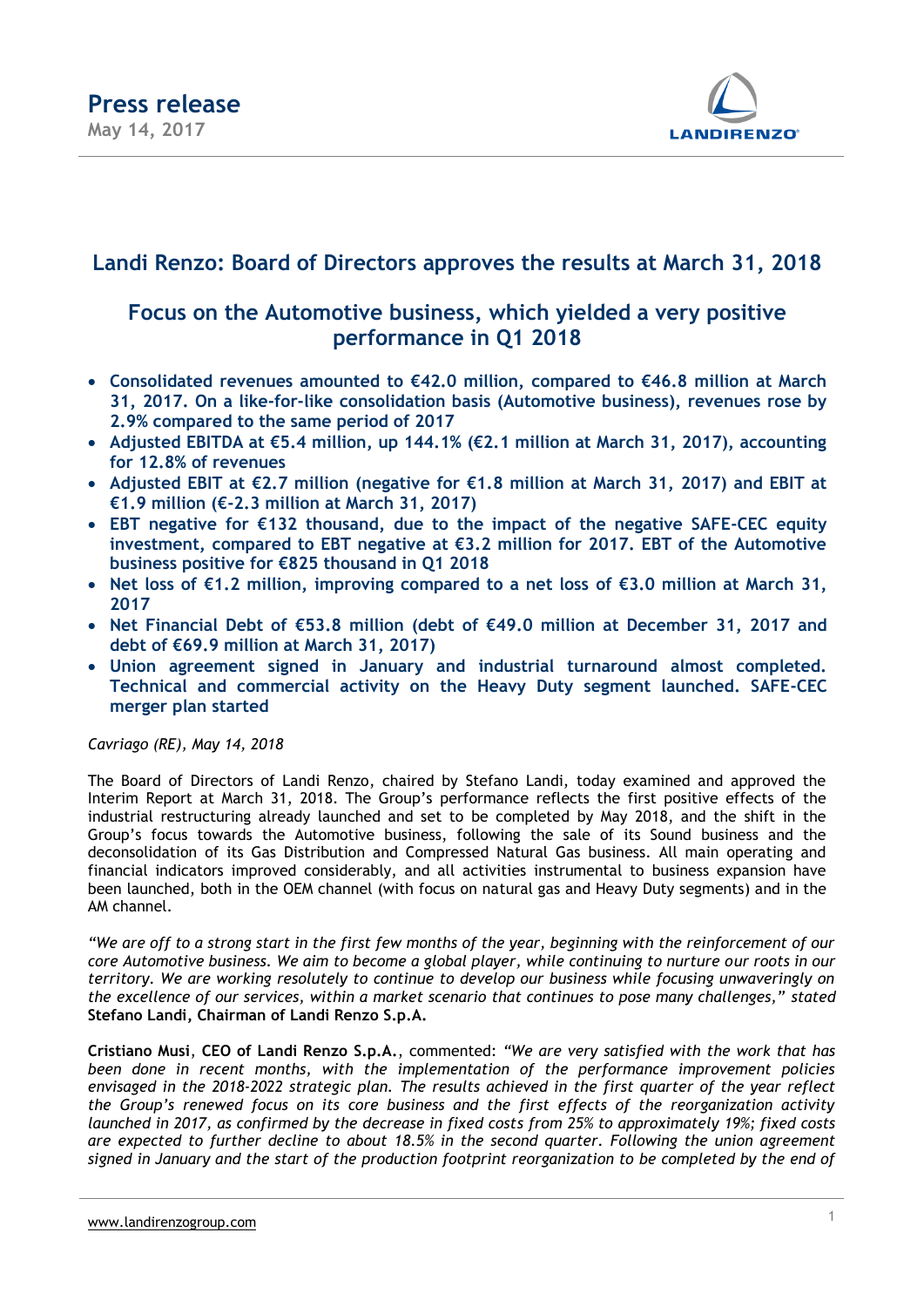**May 14, 2017**



*May, we decided to focus closely on the strengthening of our core business, namely Automotive. We aim at becoming a global leading player, both on the passenger car and Heavy Duty segments, where we are enjoying a great market demand, thanks to our brand awareness and long-standing relationships with major global OEMs. We are also committed towards unflagging improvement of the solutions provided to the market, for both the OEM and After Market channels. The new European regulations on pollutant emissions will encourage the use of alternative fuel types in national vehicle fleets, offering us an opportunity that we will certainly be well positioned to exploit, including in the Heavy Duty segment. The SAFE-CEC merger plan is proceeding as planned: after a first quarter focused on the reorganization, we can count now on an order backlog that covers over 60% of our budget, with many transactions that are in their final stage. We are convinced that we will be able to reach all expected synergies. We also believe that the transaction finalized by Clean Energy Fuels (which holds a 49% interest in SAFE-CEC) and Total for the latter's acquisition of a 25% interest in Clean Energy Fuels, and the launch of a natural gas development plan for the US mobility will positively impact the SAFE-CEC business, both in the United States and Europe."*

#### **Consolidated Financial Highlights at March 31, 2018**

The Group's total revenues for the first three months of the year amounted to €42,037 thousand, down compared to the same period of the previous year  $(-10.1\%; \, \epsilon 4.737$  thousand). The decrease was attributable to the change in the consolidation area (SAFE, following the transfer of the Gas Distribution and Compressed Natural Gas business to the joint venture SAFE&CEC S.r.l, and the Sound business, as a result of its sale of Eighteen Sound to B&C Speaker, were both excluded from consolidated revenues). On a like-for-like consolidation basis, revenues of the Automotive business for Q1 2018 rose from €40,838 thousand in 2017 to  $\epsilon$ 42,037 thousand in 2018, up by 2.9% ( $\epsilon$ 1,199 thousand). The improvement was mainly attributable to the increase in sales within the After Market channel by about 5.7%.

Revenues of the OEM segment, which accounted for 40.8% of the Group's total revenues at March 31, 2018, were virtually unchanged compared to the same period of the previous year.

In the first three months of 2018, 81.2% of consolidated revenues were generated abroad, confirming the Group's strong international focus, as well as the positive impact of the new strategic project launched to reorganize the sales area, with the aim to accelerate the global go-to-market strategy and establish a dedicated team for the Heavy Duty market.

In detail:

- **Italy** accounted for 18.8% of total revenues (19.8% in Q1 2017), essentially unchanged compared to the same period of the previous year.
- The rest of **Europe** accounted for 45.4% of total sales (53.7% in the first quarter of 2017), decreasing mainly as a result of the decline in sales in Turkey, only partially offset by a recovery of the Russian and Ukrainian markets.
- **America** recorded sales of €5,636 thousand for the first three months of the year, up by 9.9%, essentially attributable to the positive sales performance in the LATAM area, where a sharp uptrend is expected to continue in the forthcoming months, as a result of both oil price trends and the acquisition of new major customers.
- The markets in **Asia and the Rest of the World** grew sharply (+65.6% compared to Q1 2017), primarily owing to higher After Market sales.

In Q1 2018, **Adjusted EBITDA** was positive at €5,360 thousand (12.8% of revenues), increasing by €3,164 thousand compared to March 2017 (€2,196 thousand), thanks to the combined effect of improved gross margin (owing to higher sales and lower direct costs) and the first benefits generated by the EBITDA improvement project launched in 2017 in terms of decreasing fixed and variable costs, as defined in the industrial plan.

**EBITDA** was positive at €4,533 thousand, including €827 thousand extraordinary costs associated with the completion of the Q1 2018 restructuring project. A significant reduction in extraordinary costs is expected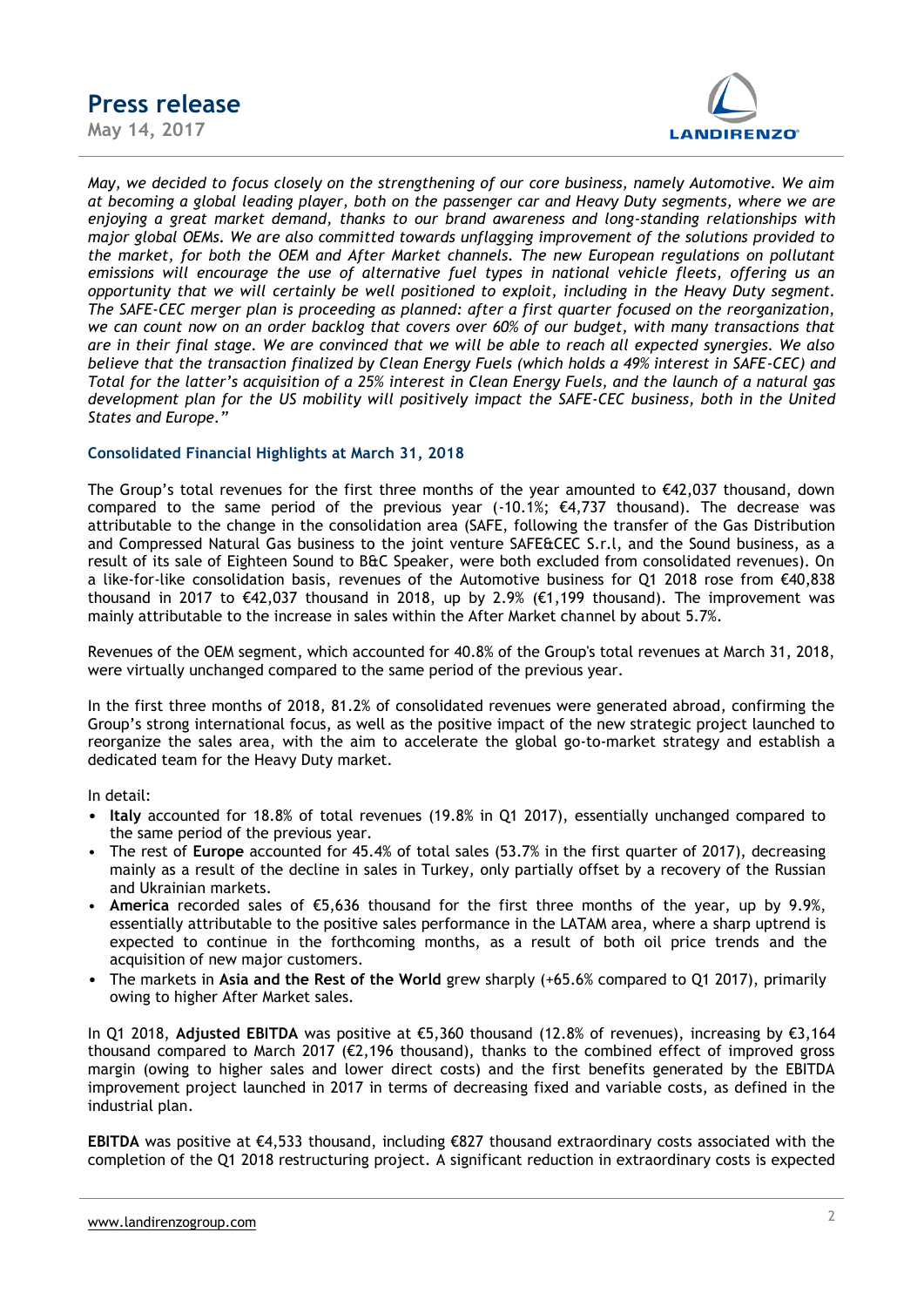### **Press release May 14, 2017**

**LANDIRENZO** 

#### as of June.

**Adjusted EBIT** for Q1 2018 was positive for €2.7 million, compared to a negative balance of €1.8 million for the same period of 2017 (+ 250%). **EBIT** for the reporting period stood at €1,879 thousand (negative for €2,260 thousand at March 31, 2017), net of amortization, depreciation and impairment losses amounting to €2,654 thousand (€4,007 thousand at March 31, 2017) and the above-mentioned extraordinary costs.

**Earnings before taxes (EBT)** was negative for €132 thousand, compared to a negative €3,211 thousand for Q1 2017. It bears recalling that EBT was impacted by the €957 thousand loss of the SAFE-CEC equity investment accounted for using the equity method; net of this loss, the Automotive business' EBT was positive for about €825 thousand. **Net loss** for the period at March 31, 2018 was €1,175 thousand, also due to tax reversal amounting to approximately €600 thousand, compared to a €2,961 thousand net loss of the Group and minority interests for Q1 2017.

**Net Financial Debt** totaled €53,774 thousand, compared to a net financial debt of €48,968 thousand at December 31, 2017 (debt of €69,877 thousand at March 31, 2017). The change in the Net Financial Debt was mainly due to the increase in Working Capital and, above all, to the outlay for termination incentives paid in the reporting quarter (approximately €3 million). Net of redundancy and extraordinary costs, financial performance was in line with year-end 2017. It should be noted that Working Capital was impacted by the performance of inventories, following the transfer of production lines from Lovato, as well as the increase in stocks in view of a significant increase in revenues in the second quarter of the year.

#### **Performance of the Gas Distribution and Compressed Natural Gas operating business**

The Gas Distribution and Compressed Natural Gas business (which in 2017 was essentially represented by the subsidiary SAFE S.p.A.) was subject to a strategic business combination agreement with Clean Energy Fuels Corp aimed at creating the number-two player in the sector worldwide by turnover.

The business combination was implemented through the formation of a Newco, SAFE & CEC S.r.l., to which 100% of SAFE S.p.A. was then contributed by the Landi Group and 100% of Clean Energy Compressor Ltd by Clean Energy Fuels Corp. Due to the contractually established governance system — which reflects a joint control arrangement between the two shareholders  $-$  the Group's equity interest has been classified as a joint venture for the purposes of international accounting standards (IFRS 11) and therefore has been consolidated using the equity method.

In the first three months of 2018, the Gas Distribution and Compressed Natural Gas business reported consolidated net sales of €9,836 thousand, EBITDA negative at €1,447 thousand and a loss after taxes of €1,877 thousand. The loss for the quarter was primarily attributable to the seasonal nature of this business and the inefficiencies arising from the start-up phase initially experienced by the new company, due to the need to harmonise and reorganize the subsidiaries SAFE S.p.A. and IMW. The new management system has been fully in place since the end of February. Worth of mention is the order backlog, which covered about 60% of budget as soon as at the end of April, as well as a greater number of transactions, which should allow the Group to achieve at least the revenue targets. In addition, some negotiations will be pursued in view of new synergies, which the management expects will lead to the fulfilment of the all plan's objectives and, net of extraordinary costs for the reorganization process, to the creation of value by the core business as soon as the third quarter of the year.

#### **Significant events after the close of the first quarter of 2018**

The following events occurred after the end of the reporting quarter and up to today's date:

- On April 24, 2018, the Shareholders' Meeting of Landi Renzo S.p.A. resolved, *inter alia*, to:
	- $\circ$  approve the Financial Statements for the year ended December 31, 2017 and allocate the net profit of Landi Renzo S.p.A., amounting to €1,938,986.13, to the extraordinary reserve, as its legal reserve had already reached one fifth of share capital;
	- o authorize the Board of Directors to purchase treasury shares.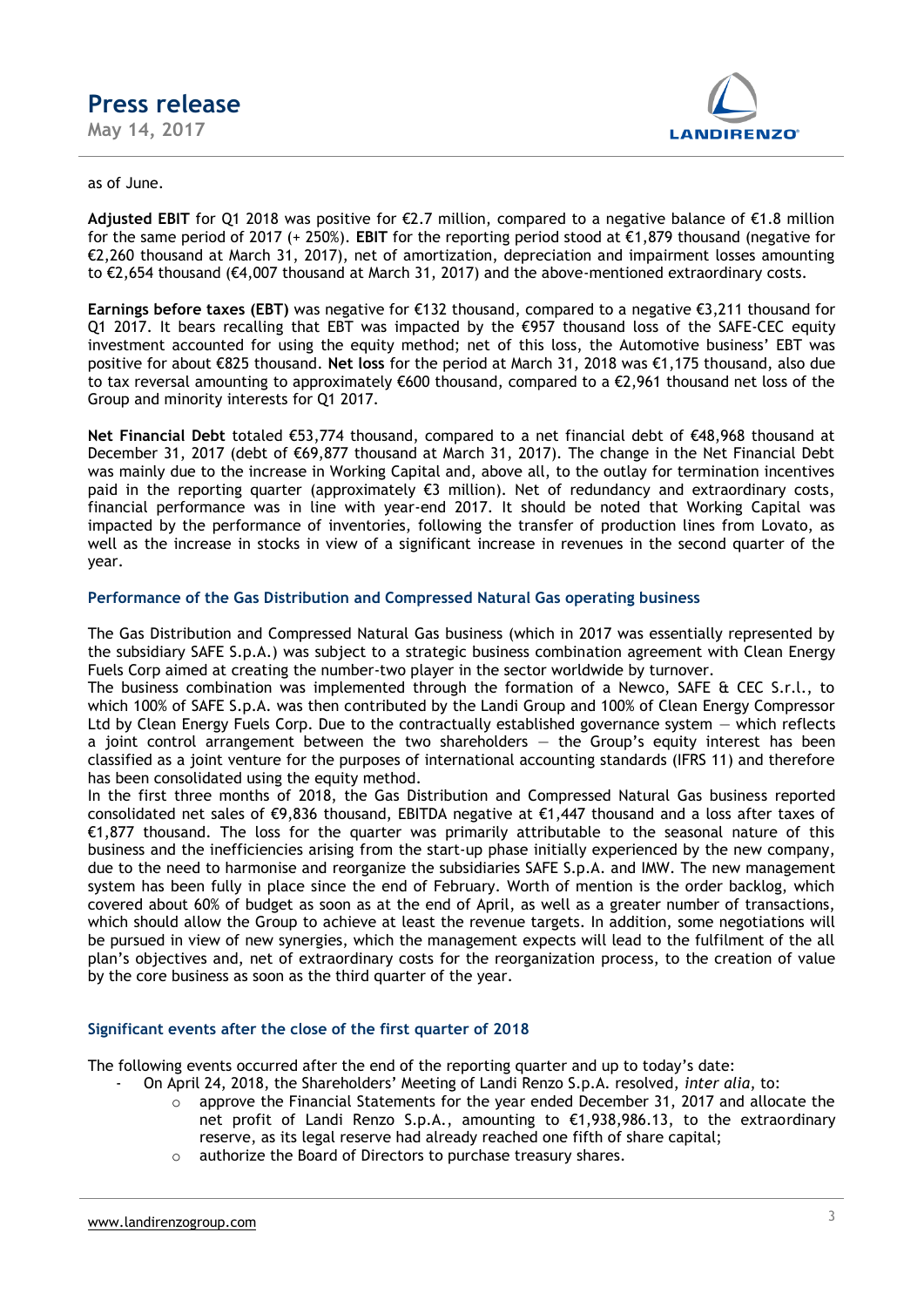

**May 14, 2017**



The Automotive business is pursuing a strategy aimed at strengthening its positioning on mature markets and expanding at international level, above all in the Heavy Duty segment, where significant transactions are currently underway.

#### **Business outlook**

In light of the Group's performance in the first three months of 2018, the performance of its market of operation and its order backlog, the outlook for the Group's business remains unchanged from the view released upon the approval of the Financial Statements for the year ended December 31, 2017. The business is expected to grow moderately (revenues in the range of €165-170 million), with a slight recovery of margins at the level of adjusted EBITDA (estimated at about €25 million).

*Pursuant to Article 154-bis, paragraph 2, of Italian Legislative Decree No. 58 of February 24, 1998, the Officer in charge of preparing the Company's financial statements, Paolo Cilloni, declares that the accounting information contained in this press release corresponds to the documented results, books and accounting records.*

*This press release is also available on the corporate website www.landirenzogroup.com.it.*

**Landi Renzo** is the global leader in the LPG and Methane gas components and systems for motor vehicles sector. The Company is based in Cavriago (Reggio Emilia) and has over 60 years' experience in the sector, and is renowned for the extent of its international activities in over 50 countries, with export sales of about 80%. Landi Renzo S.p.A. has been listed on the STAR segment of the MTA Market of Borsa Italiana since June 2007.

| <b>LANDI RENZO</b>              | Image Building media contacts                |
|---------------------------------|----------------------------------------------|
| Paolo Cilloni                   | Cristina Fossati, Angela Fumis, Anna Pirtali |
| <b>CFO and Investor Relator</b> | Ph.: +39 02 89011300                         |
| ir@landi.it                     | e-mail: landirenzo@imagebuilding.it          |
|                                 |                                              |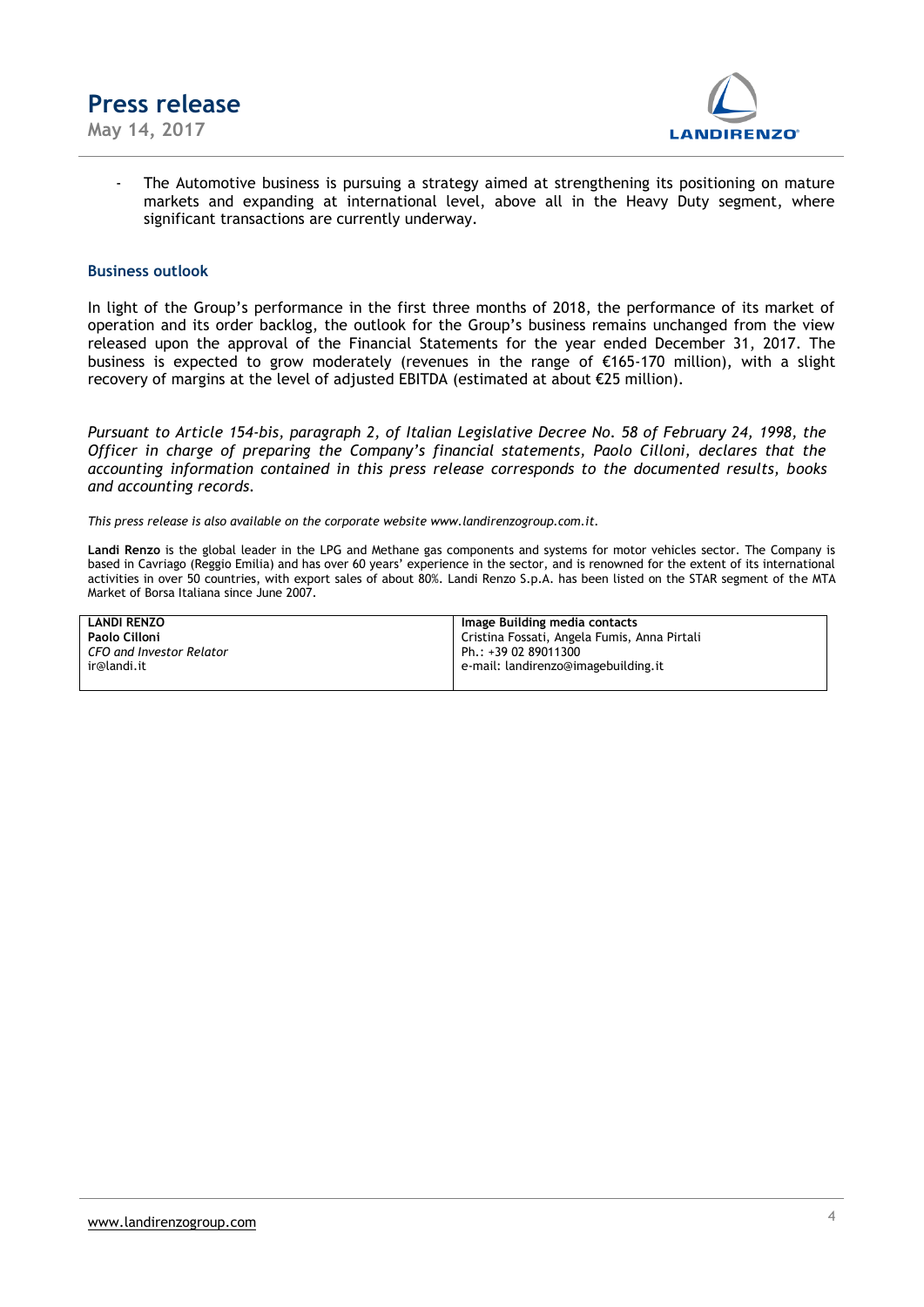**May 14, 2017**



| (thousands of Euro)                                                     |            |                     |
|-------------------------------------------------------------------------|------------|---------------------|
| <b>INCOME STATEMENT</b>                                                 | 31/03/2018 | 31/03/2017<br>$(*)$ |
| Revenues from sales and services                                        | 42,037     | 46,774              |
| - of which transactions with related parties                            | 277        | 204                 |
| Other revenue and income                                                | 102        | 250                 |
| Costs of raw materials, consumables and goods and change in inventories | $-20,145$  | $-22,550$           |
| Costs for services and use of third party assets                        | $-9,575$   | $-12,283$           |
| - of which transactions with related parties                            | $-526$     | $-804$              |
| Personnel cost                                                          | $-7,218$   | $-9,736$            |
| Provisions, provision for bad debts and other operating expenses        | $-668$     | $-708$              |
| <b>Gross Operating Profit</b>                                           | 4,533      | 1,747               |
| Amortization, depreciation and impairment                               | $-2,654$   | $-4,007$            |
| <b>Net Operating Profit</b>                                             | 1,879      | $-2,260$            |
| Financial income                                                        | 26         | 18                  |
| <b>Financial expenses</b>                                               | $-919$     | $-1,059$            |
| Exchange gains (losses)                                                 | $-245$     | 12                  |
| Gain (loss) on equity investments valued using the equity method        | $-873$     | 78                  |
| Profit (Loss) before tax                                                | $-132$     | $-3,211$            |
| Current and deferred taxes                                              | $-1,043$   | 250                 |
| Net profit (loss) for the Group and minority interests, including:      | $-1,175$   | $-2,961$            |
| Minority interests                                                      | $-52$      | 24                  |
| Net profit (loss) for the Group                                         | $-1,123$   | $-2,985$            |
|                                                                         |            |                     |
| Basic earnings (loss) per share (calculated on 112,500,000 shares)      | $-0.0100$  | $-0.0265$           |
|                                                                         |            |                     |
| Diluted earnings (loss) per share                                       | $-0.0100$  | $-0.0265$           |

(\*) The comparative figure was re-presented in accordance with the classification adopted on 31 March 2018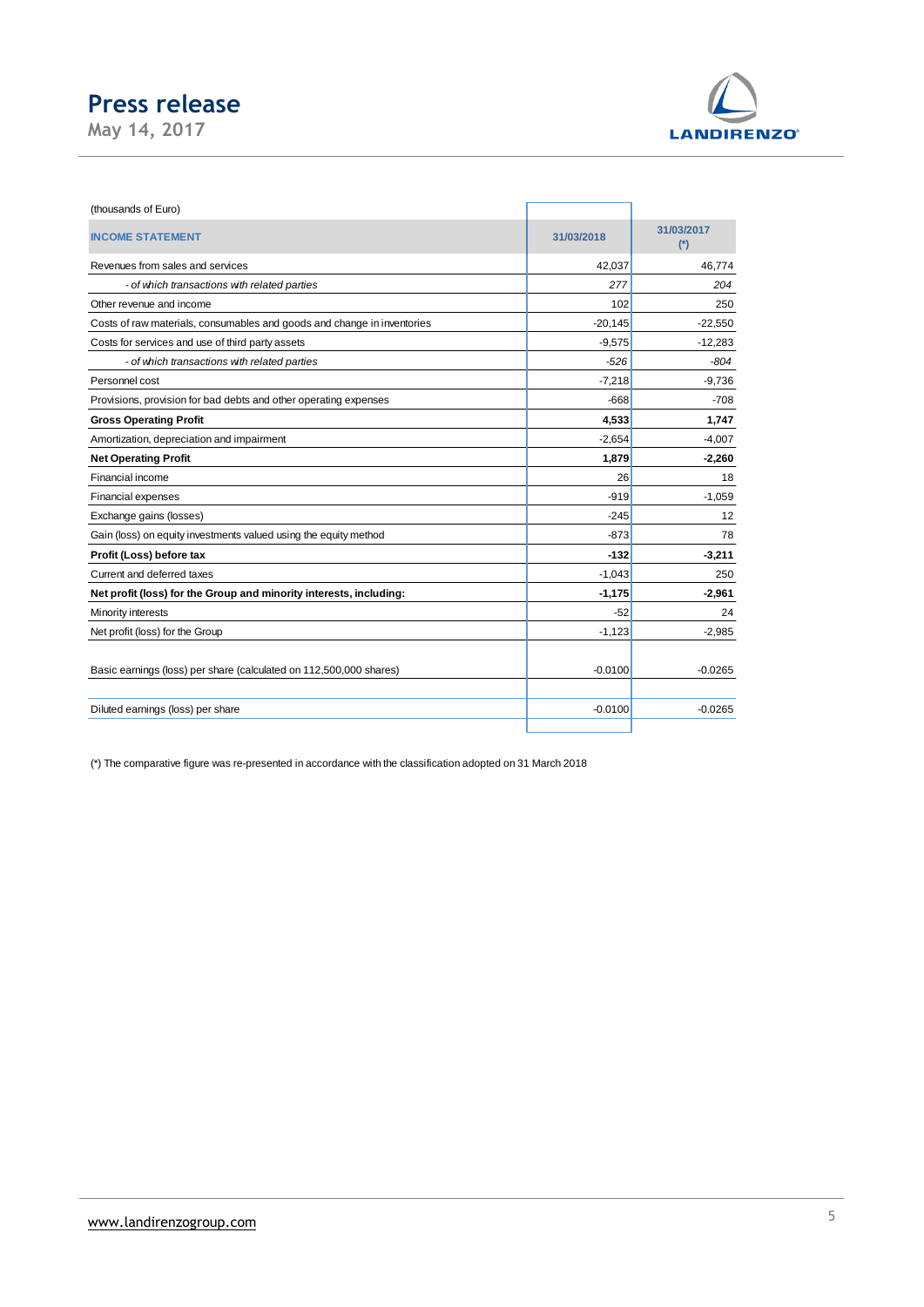**May 14, 2017**



| (thousands of Euro)                               |            |            |            |
|---------------------------------------------------|------------|------------|------------|
| <b>ASSETS</b>                                     | 31/03/2018 | 31/12/2017 | 31/03/2017 |
| <b>Non-current assets</b>                         |            |            |            |
| Land, property, plant, machinery and equipment    | 13.489     | 14.583     | 29,262     |
| Development expenditure                           | 4.904      | 5,401      | 8,210      |
| Goodwill                                          | 30.094     | 30.094     | 30,094     |
| Other intangible assets with finite useful lives  | 15,356     | 15,769     | 19,763     |
| Equity investments valued using the equity method | 23,428     | 24,301     | 121        |
| Other non-current financial assets                | 445        | 428        | 447        |
| Other non-current assets                          | 4.560      | 4.560      |            |
| Deferred tax assets                               | 7.647      | 8.016      | 7.268      |
| <b>Total non-current assets</b>                   | 99,923     | 103,152    | 95,165     |
| <b>Current assets</b>                             |            |            |            |
| Trade receivables                                 | 28,478     | 27,443     | 33,213     |
| Trade receivables - related parties               | 1,908      | 1,675      | 1,738      |
| Inventories                                       | 38,822     | 36,562     | 49,719     |
| Contract works in progress                        |            |            | 714        |
| Other receivables and current assets              | 8,918      | 7.529      | 11,092     |
| Cash and cash equivalents                         | 18.670     | 17,779     | 20,997     |
| <b>Total current assets</b>                       | 96,796     | 90,988     | 117,473    |
| <b>TOTAL ASSETS</b>                               | 196,719    | 194,140    | 212,638    |

| 31/03/2018 | 31/12/2017 |            |
|------------|------------|------------|
|            |            |            |
|            |            | 31/03/2017 |
|            |            |            |
| 11,250     | 11,250     | 11,250     |
| 45,474     | 41,983     | 43,145     |
| $-1,123$   | 4,139      | $-2,985$   |
| 55,601     | 57,372     | 51,410     |
| $-674$     | $-669$     | $-287$     |
| 54,927     | 56,703     | 51,123     |
|            |            |            |
| 26,813     | 26,906     | 32,836     |
| 29,790     | 29,308     | 32,426     |
| 9.045      | 11,891     | 9,126      |
| 2.027      | 2.446      | 2.940      |
| 457        | 423        | 504        |
| 68,132     | 70,974     | 77,832     |
|            |            |            |
| 13,049     | 7,741      | 25.187     |
| 2.792      | 2,792      | 425        |
| 44,446     | 43,165     | 41,809     |
| 4.722      | 4,664      | 4.739      |
| 3,265      | 3,003      | 2,494      |
| 5,386      | 5,098      | 9,029      |
| 73,660     | 66,463     | 83,683     |
| 196,719    | 194,140    | 212.638    |
|            |            |            |